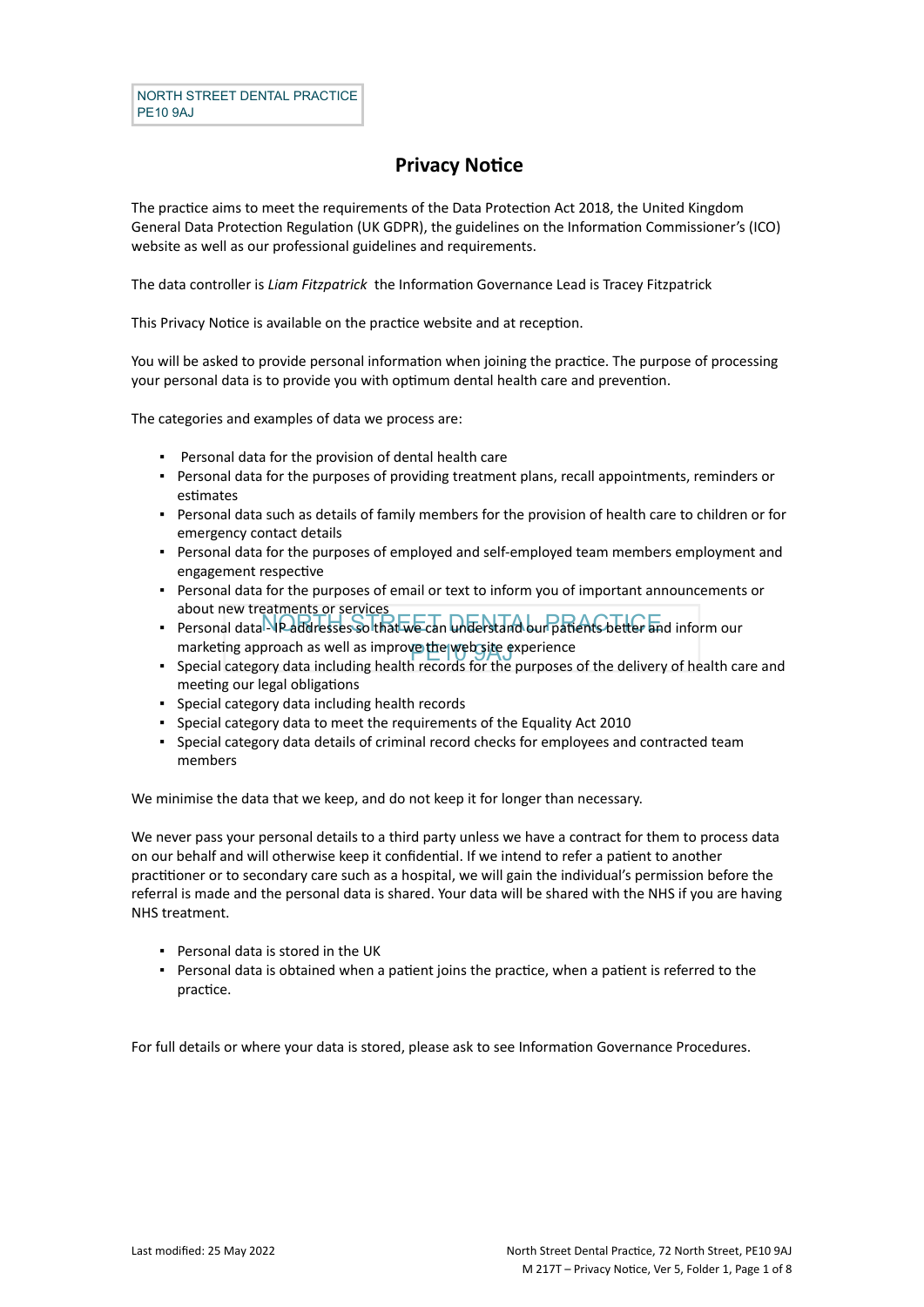NORTH STREET DENTAL PRACTICE PE10 9AJ

We have established the following lawful bases for processing your data:

Our lawful bases for processing personal data:

- The legitimate interests of the dental practice
- Processing is necessary for the performance of a contract with the data subject or to take steps to enter into a contract
- Consent of the data subject
- To comply with our legal obligations

Our Article 9 conditions for processing special category data:

- Processing is necessary for health care purposes
- Processing necessary for identifying or keeping under review the existence or absence of equality of opportunity or treatment between groups of people with the view to enabling such equality to be promoted or maintained
- We obtain consent of the data subject to process criminal record checks

The reasons we process the data include:

- To maintain your contemporaneous clinical records
- To provide you with dental treatment, prevention and oral health advice
- To carry out financial transactions with PORTAL PRACTICE
- To communicate with you as and when required including appointment reminders, treatment ▪ To send your personal data to the General Dental Council or other authority as required by law
- plans, estimates and other communications about your treatment or the practice
- To communicate with your next of kin in an emergency
- If a parent or carer to communicate with you about the person you parent or care for
- To refer you to other dentists or doctors and health professionals as required
- To obtain criminal record disclosures for team members
- For debt recovery
- To continually improve the care and service you receive from us

The personal data we process includes:

Your name, address, gender, date of birth, NHS number, medical history, dental history, family medical history, family contact details, marital status financial details for processing payment, your doctor's details and details of treatment at the practice. We may process more sensitive special category data including ethnicity, race, religion, or sexual orientation so that we can meet our obligations under the Equality Act 2010, or for example to modify treatment to suit your religion [and to meet NHS obligations].

The retention period for special data in patient records is a minimum of 11 years and may be longer for complex records or to meet our legal requirements. The retention period for other personal data is 2 years after it was last processed. Details of retention periods are available in the Record Retention procedure available from the practice.

We obtain your personal details when you enquire about our care and service, when you join the practice, when you complete a registration or medical history form and when another practitioner refers you for treatment at our practice. Occasionally patients are referred to us from other practices.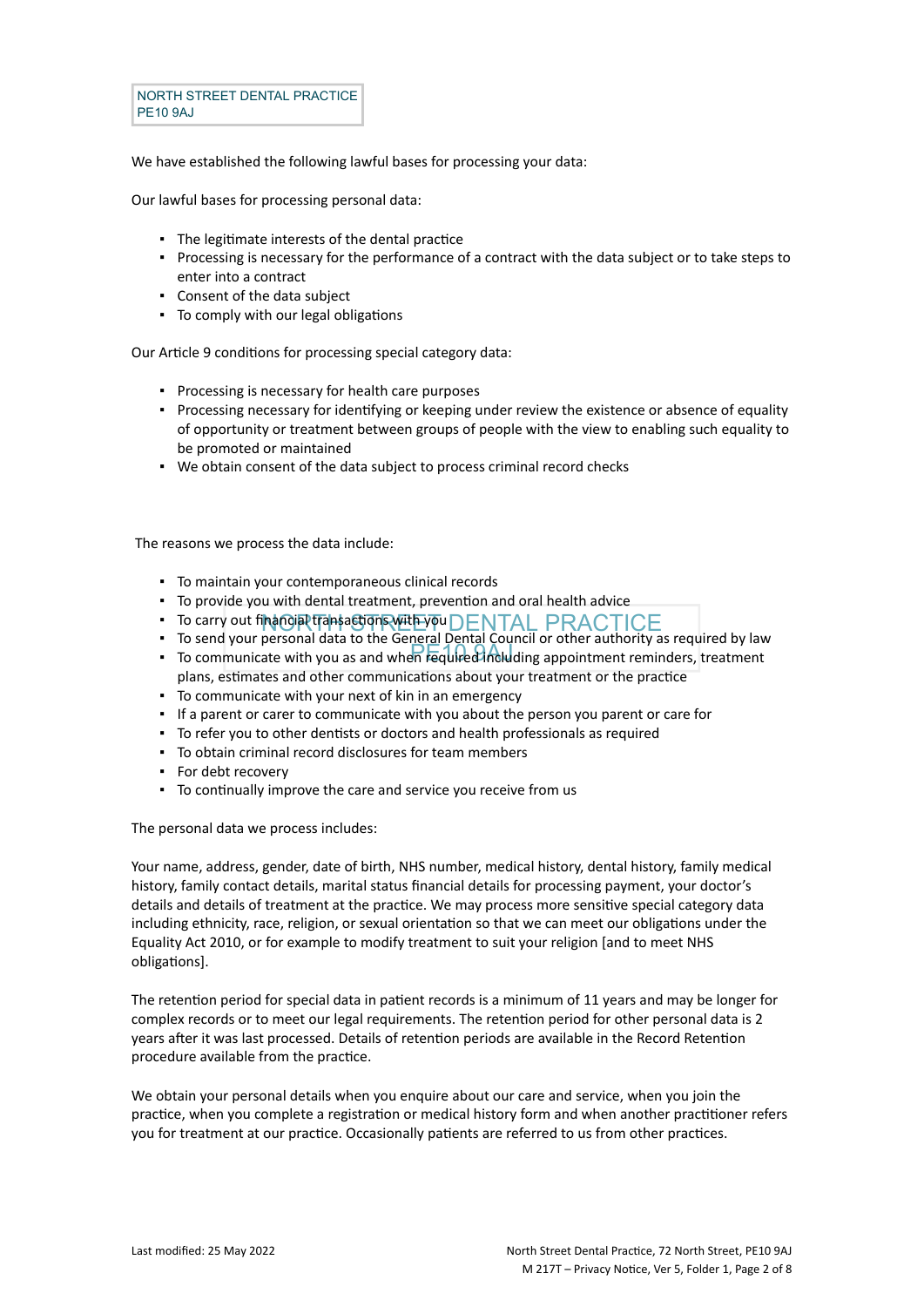You have the following personal data rights:

- **•** The right to be informed about the collection and use of your personal data
- The right of access to have a copy of the data we hold about you. Generally, we will not charge for this service
- The right to rectification to correct the data we have if it is inaccurate or incomplete
- The right to deletion of your personal data (clinical records must be retained for a certain time period)
- The right to restrict processing of your personal data
- The right to data portability to have your data transferred to someone else
- The right to object to the processing of your personal data
- Rights in relation to automated decision making and profiling

Further details of these rights can be seen in our Information Governance Procedures or at the [Information Commissioner's website](https://ico.org.uk/for-organisations/guide-to-the-general-data-protection-regulation-gdpr/individual-rights/). Here are some practical examples of your rights:

- If you **are** a patient of the practice you have the right to withdraw consent for important notifications, newsletters, surveys or marketing. You can inform us to correct errors in your personal details or withdraw consent from communication methods such as telephone, email or text. You have the right to obtain a free copy of your patient records within one month
- NORTH STREET DENTAL PRACTICE ▪ If you are **not** a patient of the practice you have the right to withdraw consent for processing personal data, to have a free copy of it within one month, to correct errors in it or to ask us to delete it. You can also withdraw consent from communication methods such as telephone, email or text

We have carried out a Privacy Impact Assessment in Sensitive Information Map, PIA and Risk Assessment and you can request a copy from the details below. The details of how we ensure security of personal data is in our Security Risk Assessment and Information Governance Procedures .

#### **Comments, suggestions and complaints**

Please contact the IG Lead at the practice for a comment, suggestion or a complaint about your data processing at [northstdental@gmail.com](mailto:northstdental@gmail.com) or by writing to or visiting the practice at 72 North St Bourne PE10 9AJ. We take complaints very seriously.

If you are unhappy with our response or if you need any advice you should contact the Information Commissioner's Office (ICO). Their telephone number is 0303 123 1113, you can also [chat online with an](https://ico.org.uk/global/contact-us/live-chat/) [advisor.](https://ico.org.uk/global/contact-us/live-chat/) The ICO can investigate your claim and take action against anyone who's misused personal data. You can also visit their website for information on [how to make a data protection complaint.](http://www.ico.org.uk/complaints)

#### **Related practice procedures**

You can also use these contact details to request copies of the following practice policies or procedures:

- Data Protection and Information Security Policy (M 233-DPT), Consent Policy (M 233-CNS)
- Sensitive Information Map, PIA and Risk Assessment (M 217Q), Information Governance Procedures (M 217C), Record Retention (M 215)

If you have an enquiry or a request, please contact the Information Governance Lead Tracey Fitzpatrick Tel 01778422485

Thank you.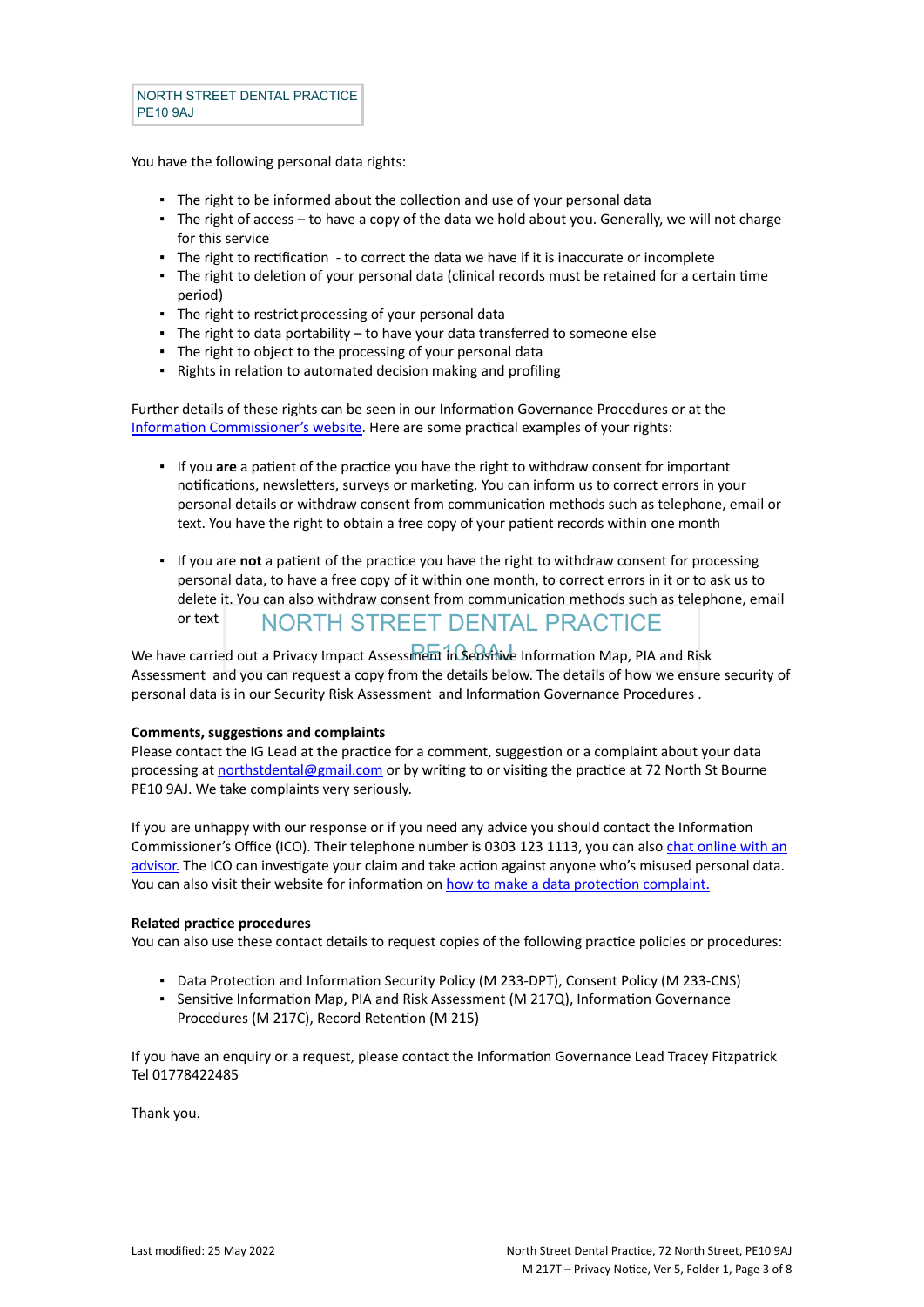### **Data Opt-Out Policy (England)**

#### **How the NHS and care services use your information**

North Street Dental Practice is one of many organisations working in the health and care system to improve care for patients and the public. Whenever you use a health or care service, such as attending Accident & Emergency or using Community Care services, important information about you is collected in a patient record for that service. Collecting this information helps to ensure you get the best possible care and treatment. The information collected about you when you use these services can also be used and provided to other organisations for purposes beyond your individual care, for instance to help with:

- Improving the quality and standards of care provided
- Research into the development of new treatments
- Preventing illness and diseases
- Monitoring safety
- Planning services

This may only take place when there is a clear legal basis to use this information. All these uses help to provide better health and care for you, your family and future generations. Confidential patient information about your health and care is **only used** like this where allowed by law.

NORTH STREET DENTAL PRACTICE

wost of the time, anonymised data is used rospesearch and pr<br>which case your confidential patient information isn't needed. Most of the time, anonymised data is used for research and planning so that you cannot be identified in

You have a choice about whether you want your confidential patient information to be used in this way. If you are happy with this use of information you do not need to do anything. If you do choose to opt out your confidential patient information will still be used to support your individual care. To find out more or to register your choice to opt out, please visit [www.nhs.uk/your-nhs-data-matters](http://www.nhs.uk/your-nhs-data-matters). On this web page you will:

- See what is meant by confidential patient information
- Find examples of when confidential patient information is used for individual care and examples of when it is used for purposes beyond individual care
- Find out more about the benefits of sharing data
- Understand more about who uses the data
- Find out how your data is protected
- Be able to access the system to view, set or change your opt-out setting
- Find the contact telephone number if you want to know any more or to set/change your opt-out by phone
- See the situations where the opt-out will not apply

You can also find out more about how patient information is used at:

[https://www.hra.nhs.uk/information-about-patients/](https://www.hra.nhs.uk/information-about-patients/%20) (which covers health and care research); and <https://understandingpatientdata.org.uk/what-you-need-know> (which covers how and why patient information is used, the safeguards and how decisions are made)

You can change your mind about your choice at any time.

Data being used or shared for purposes beyond individual care does not include your data being shared with insurance companies or used for marketing purposes and data would only be used in this way with your specific agreement.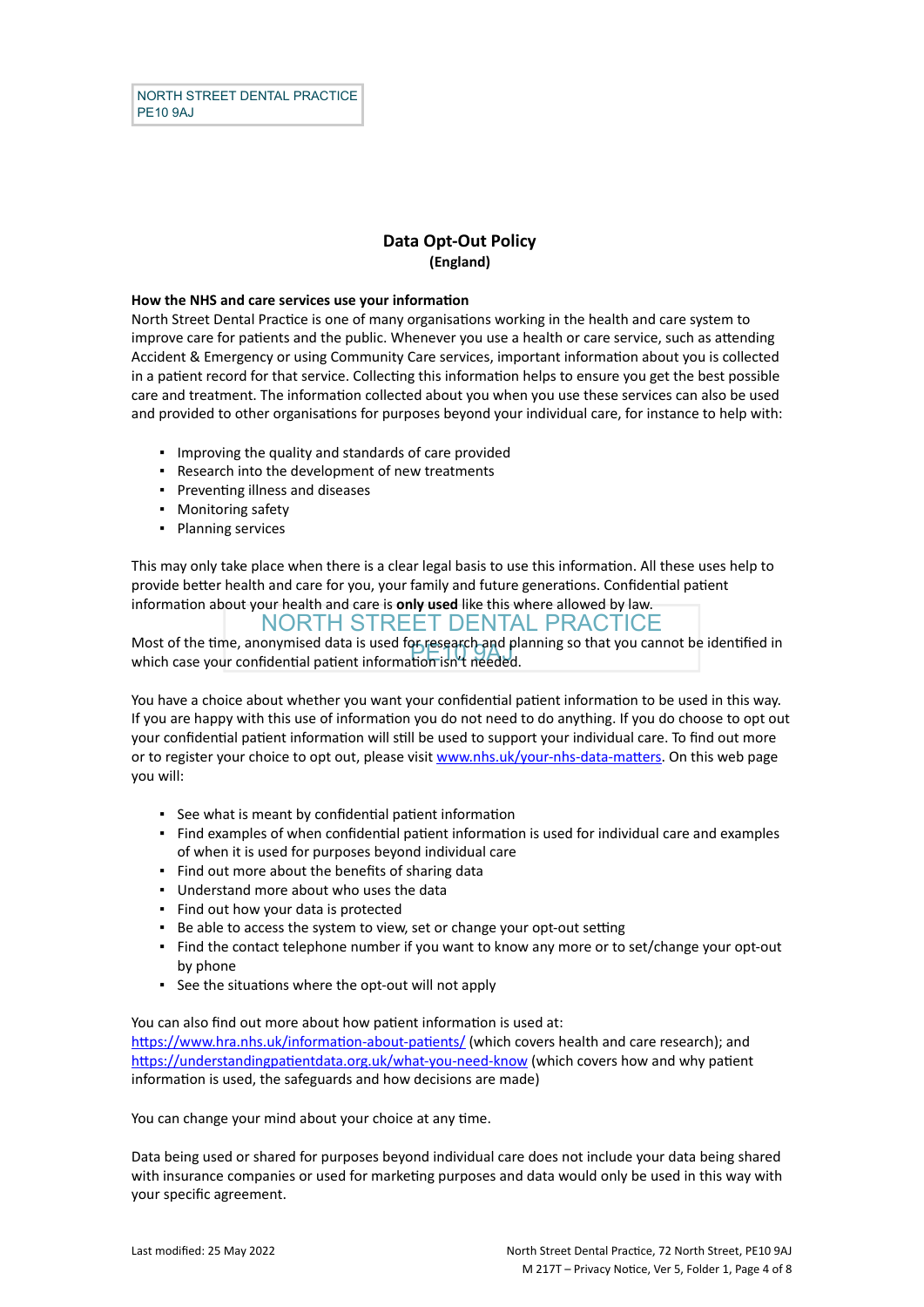NORTH STREET DENTAL PRACTICE PE10 9AJ

# NORTH STREET DENTAL PRACTICE PE10 9AJ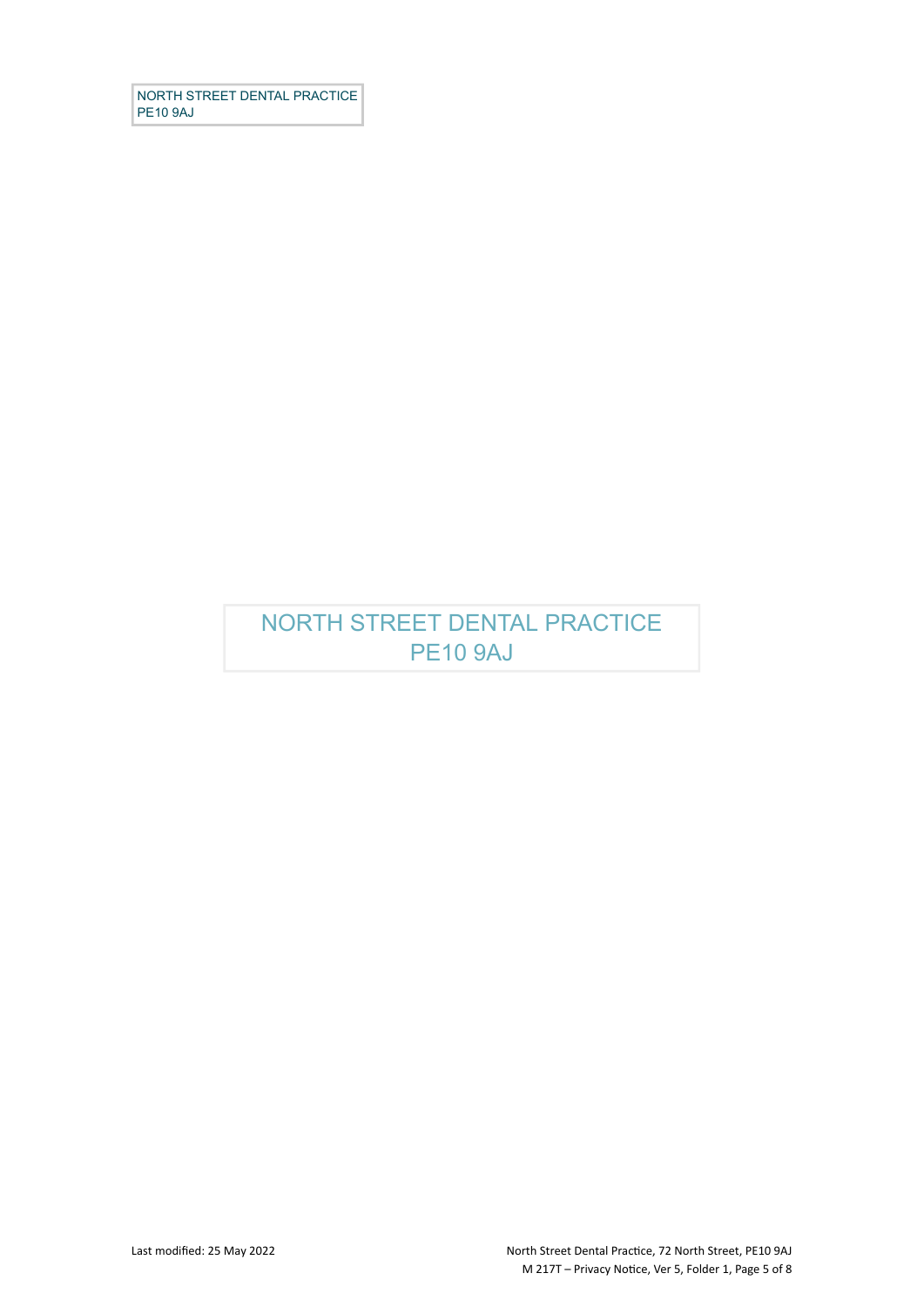NORTH STREET DENTAL PRACTICE PE10 9AJ

NHS Health and care organisations must have systems and processes in place so they can be compliant with the national data opt-out and apply your choice to any confidential patient information they use or share for purposes beyond your individual care.

[Our practice only uses your personal health data to provide individualised care to you and does not disclose your data for any other purposes. The national data opt-out does not apply to our usage of your data and we are compliant with the policy.]

[Our practice takes part in [research projects] where the opt-out could apply. We are compliant with the national data opt-out policy.]

# NORTH STREET DENTAL PRACTICE PE10 9AJ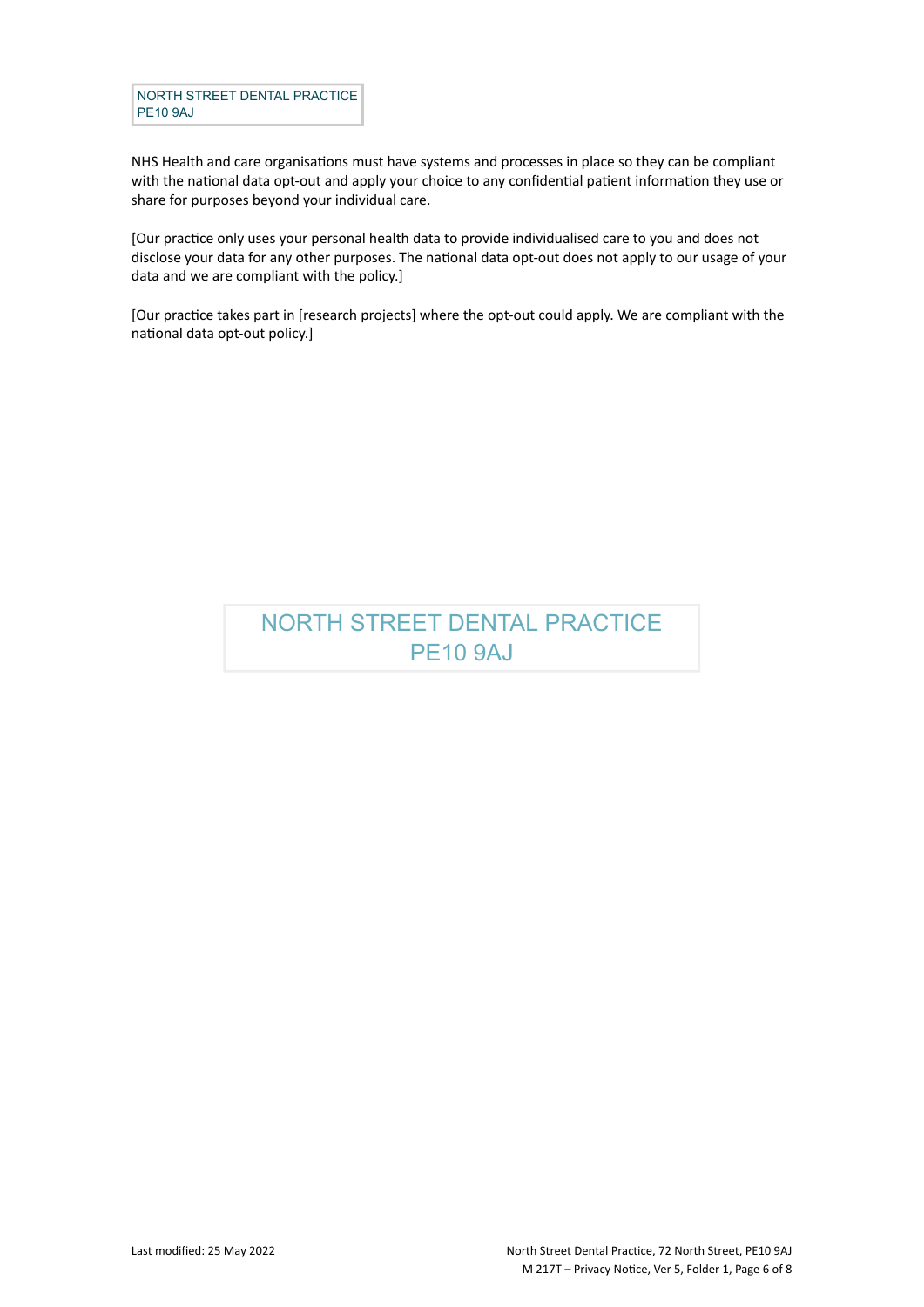### **Processing of Staff and Candidates' Information**

This section explains how North Street Dental Practice processes the information of staff and applicants for job roles within the practice.

#### **What data do we have?**

So that we can provide a safe and professional service, we need to keep certain records about our team members. We may record the following types of data:

- Your basic details and contact information e.g. your name, address, date of birth, National Insurance number and next of kin
- Your financial details e.g. details so that we can pay you, insurance, pension and tax details
- Your training records

We also record the following data which is classified as "special category":

- Health and social care data about you, which might include both your physical and mental health data – we will only collect this if it is necessary for us to know as your employer, e.g. fit notes or in order for you to claim statutory maternity/paternity pay
- We may also, with your permission, record data about your race, ethnic origin, sexual orientation, or religion

This information is not kept for longer than is necessary—usually not more than 6 months following the recruitment decision, unless a dispute is raised or, in exceptional circumstances.<br>  $\Box$ As part of your engagement with the practice, you may be required to undergo a Criminal Record Check.

#### **Why do we have this data?**

We require this data so that we can contact you, pay you and make sure you receive the training and support you need to perform your job. By law, we need to have a lawful basis for processing your personal data.

We process your data because:

- We have a legal obligation under UK employment law
- We have a legitimate interest in processing your data for example, for administration of training or learning course or emergency planning etc. These legitimate interests will be customary, or necessary for operational, administrative, HR and recruitment purposes and to otherwise manage employment relationship and interaction between employees
- . We are required to provide data to our regulator,  $[CQC/NHS/RQIA/HIS/HIW]$ , as part of our public interest obligations
- We are required to do so in our performance of another public task
- We process your special category data because It is necessary for us to process requests for sick pay or maternity pay
- If we request your criminal records data it is because we have a legal obligation to do this due to the type of work you do. This is set out in the Data Protection Act 2018 and the Rehabilitation of Offenders Act 1974 (Exceptions) Order 1975
- We may also process your data with your consent. If we need to ask for your permission, we will offer you a clear choice and ask that you confirm to us that you consent. We will also explain clearly to you what we need the data for and how you can withdraw your consent